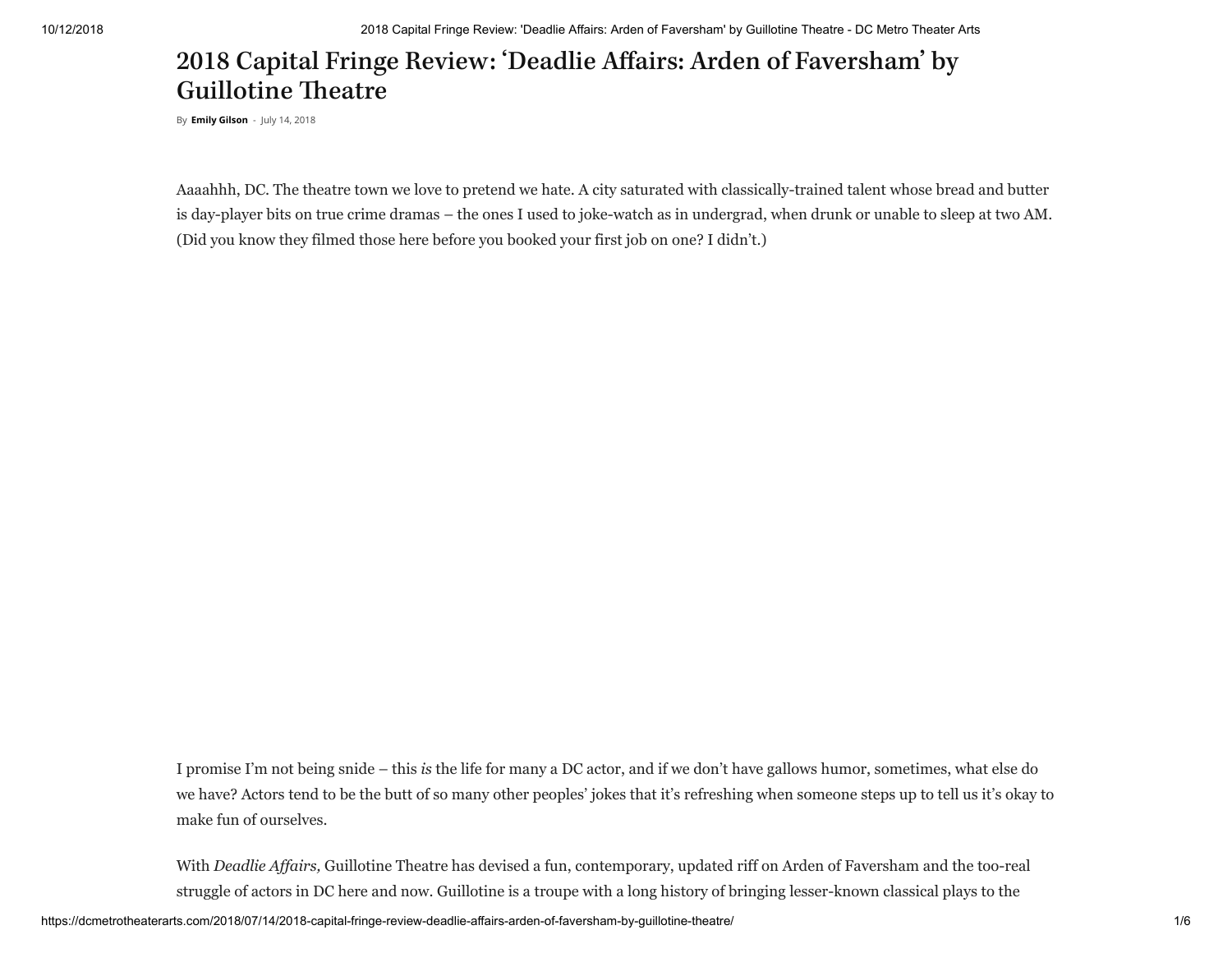## 10/12/2018 2018 Capital Fringe Review: 'Deadlie Affairs: Arden of Faversham' by Guillotine Theatre - DC Metro Theater Arts

area. *Arden of Faversham*, written in 1592 by an anonymous playwright and based on a real domestic murder that shocked 15thcentury England, was based on Alice Arden ("Elizabethan trailer trash," if you will), a woman who took a lover and murdered her husband. But the crime was messy and didn't go as planned. The play is rarely staged.

Combining *Arden of Faversham* with a modern-day storyline results in a heartfelt dark comedy that gives audiences the opportunity to experience the juiciest bits of the extant text of *Arden of Faversham*, interspersed throughout the play to excellent effect.

Cate Brewer and Catherine Aselford play Cathy and Tina, two cash-strapped DC actresses living in a group house, who, tired of only booking thankless true crime jobs, decide to self-produce. Terrence Aselford joins them as Herb, their long-suffering landlord, who helps them out with a readthrough of *Arden*, and might be enjoying it JUST a bit too much. As Fringe shows are wont to be, the three actors make great use of minimal materials in an otherwise quite dense show, and it's quite fun when they trade characters back and forth with lots of shifting-around of hats and foam boffer weapons.

The Aselfords and Brewer devised this work together, and while some of the pacing felt a little off at times, the fun all three are having was so obvious that at one point I turned to my guest and said, "Why am I laughing at murder!?" I can't imagine anyone the play won't resonate with in some way, particularly in a town that takes itself as seriously as DC.

Stage Manager Lisa K. Blythe's lighting design is also lovely, and works very well to move the transitions forward between *Arden* and Now, in a production that would otherwise be staid. Luckily, it isn't, and Guillotine Theatre continues to be good at telling us it's okay to laugh at the dark side of our nature. In the world we live in now, we need that.

Running Time: 40 minutes, with no intermission.

*[Deadlie Affairs: Arden of Faversham](https://www.capitalfringe.org/events/1290-deadlie-affairs-arden-of-faversham)* plays through July 28, 2018, at Violet – Arena Stage, Mead Center for American Theatre — 1101 6th St. SW, in Washington, DC. For tickets, call (866) 811-4111, or purchase them at the door or *[online](https://www.capitalfringe.org/events/1290-deadlie-affairs-arden-of-faversham)*.

Rating:

[BUY TICKETS](https://www.capitalfringe.org/events/1290-deadlie-affairs-arden-of-faversham)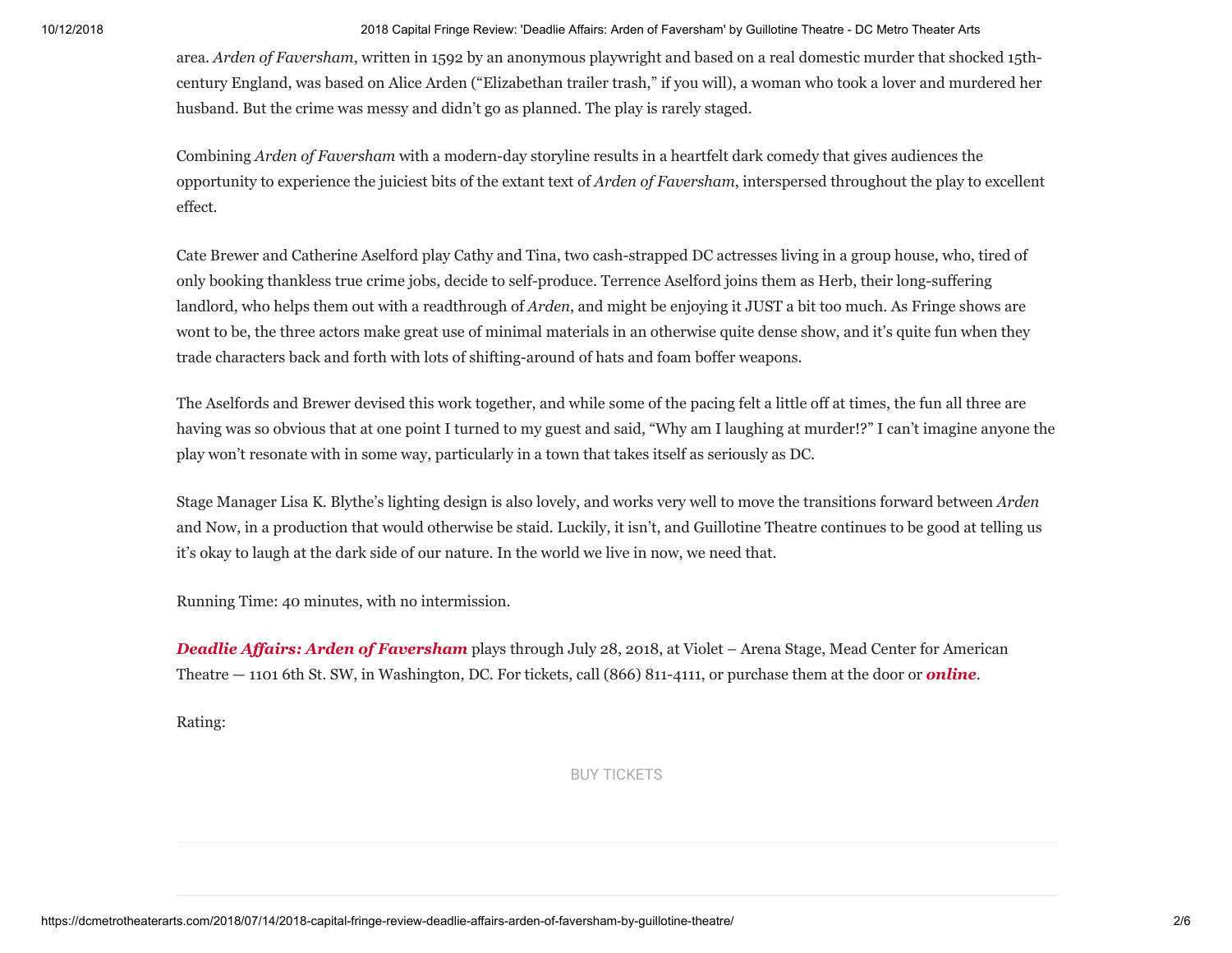## **[Emily Gilson](https://dcmetrotheaterarts.com/author/emily-gilson/)**

Emily Gilson makes art. A DC-based actor, rescue kitty mommy, historian, and professional Christmas caroler, she loves all things nerdy, British, chocolately, and caffeinated, and moonlights as a front-of -house staff person and walking tour manager at Ford's Theatre when not creating things. A native Washingtonian, Emily holds a double BA in Drama Studies and Medieval History and Literature from Purchase College, SUNY, has studied with the Studio Theatre Acting Conservatory and the Theatre Lab, and is a 2012 alumna of the Overtures musical theatre intensive at Signature Theatre. 2015 will mark her 3rd season as a company member with 42nd Street Singers, a costumed caroling group comprised of local musical theatre and opera talent. She thinks it would be awesome to be able to time travel and is entirely unashamed of having seen 'Phantom of the Opera' – the first show she ever saw - roughly once every decade. www.emilygilsonactor.com

## FOLLOW US ON INSTAGRAM **[@DCMETROTHEATERARTS](https://www.instagram.com/dcmetrotheaterarts)**

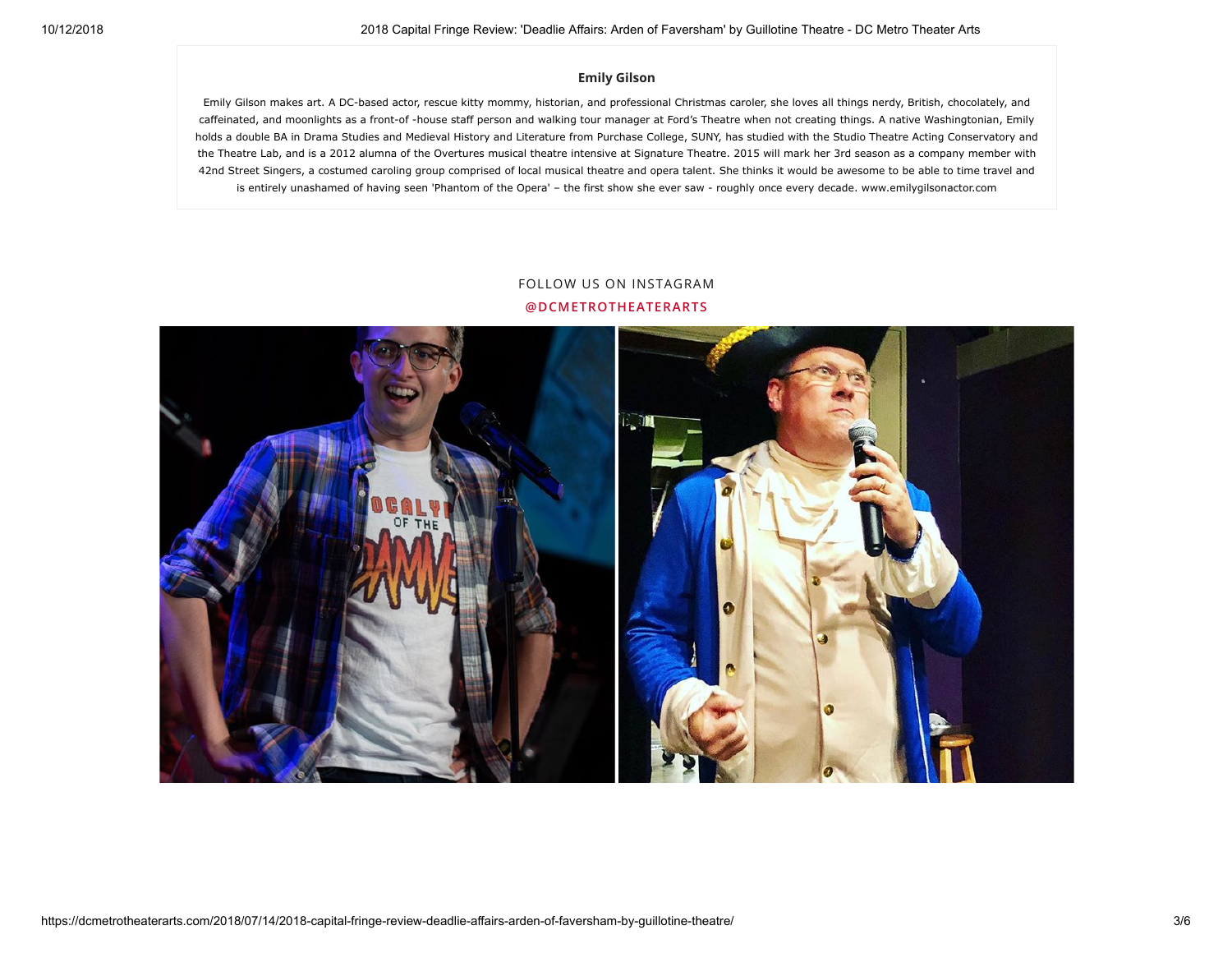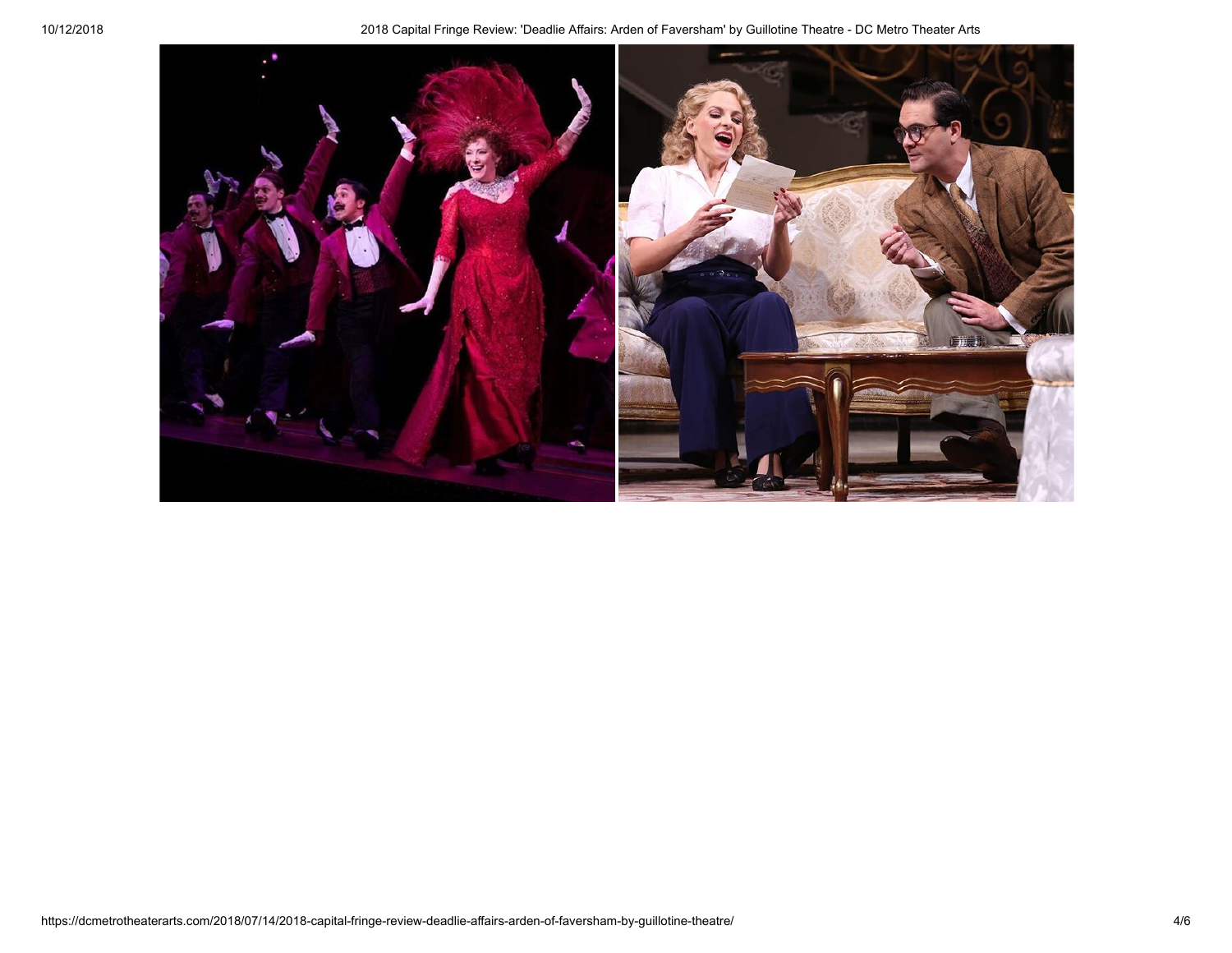10/12/2018 2018 Capital Fringe Review: 'Deadlie Affairs: Arden of Faversham' by Guillotine Theatre - DC Metro Theater Arts